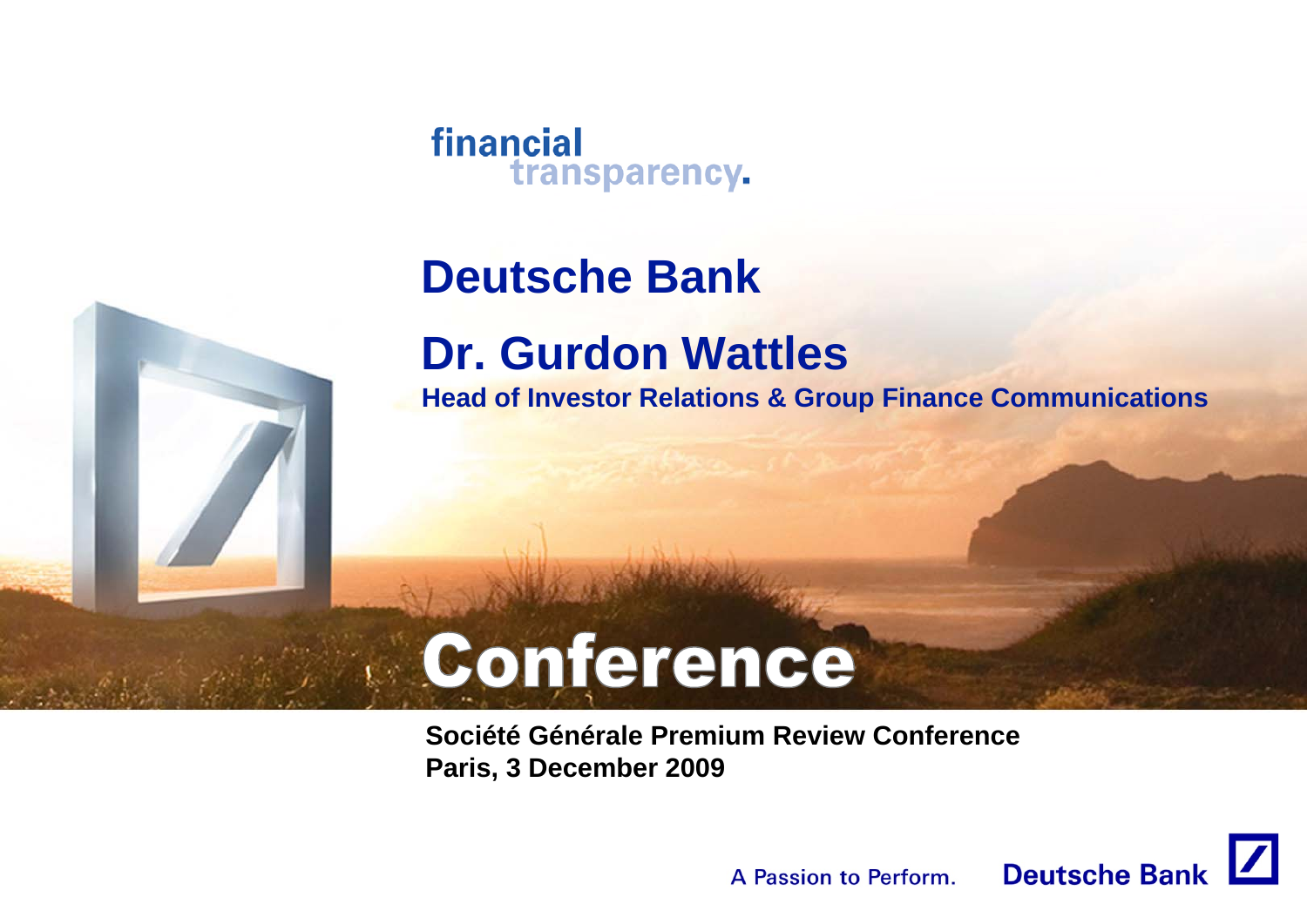

## **Agenda**

| <b>Well prepared for a changing landscape</b>              |
|------------------------------------------------------------|
| 2 Investment banking: Recalibrated for the post-crisis era |
| 3 Non-investment banking businesses: Geared to upside      |
| 4   Acquisition of Sal. Oppenheim                          |

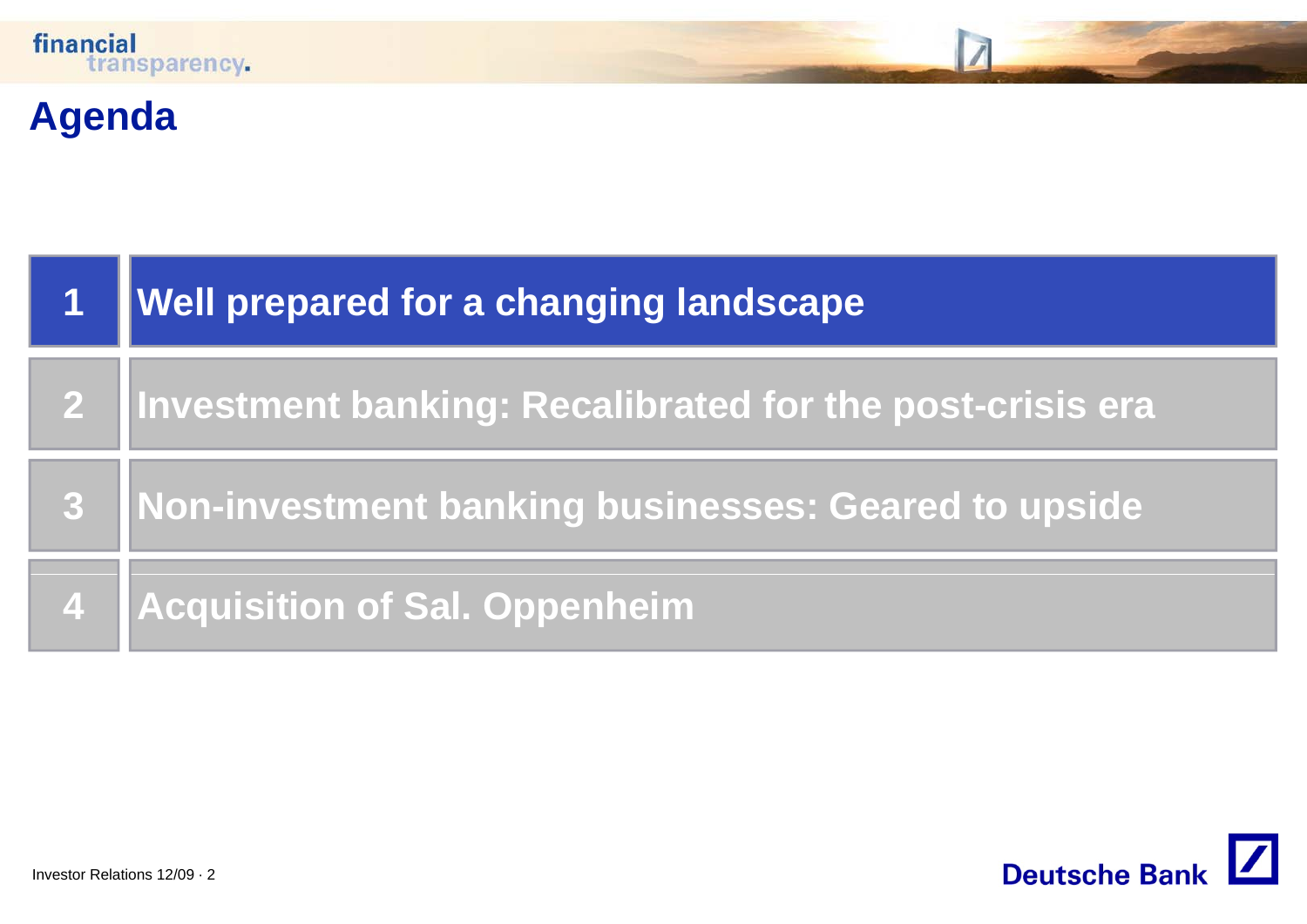

**Capital ratios have strengthened consistently**



**Deutsche Bank** 

Note: Core Tier 1 ratio = Tier 1 capital less hybrid Tier 1 capital divided by RWAs Investor Relations 12/09 · 3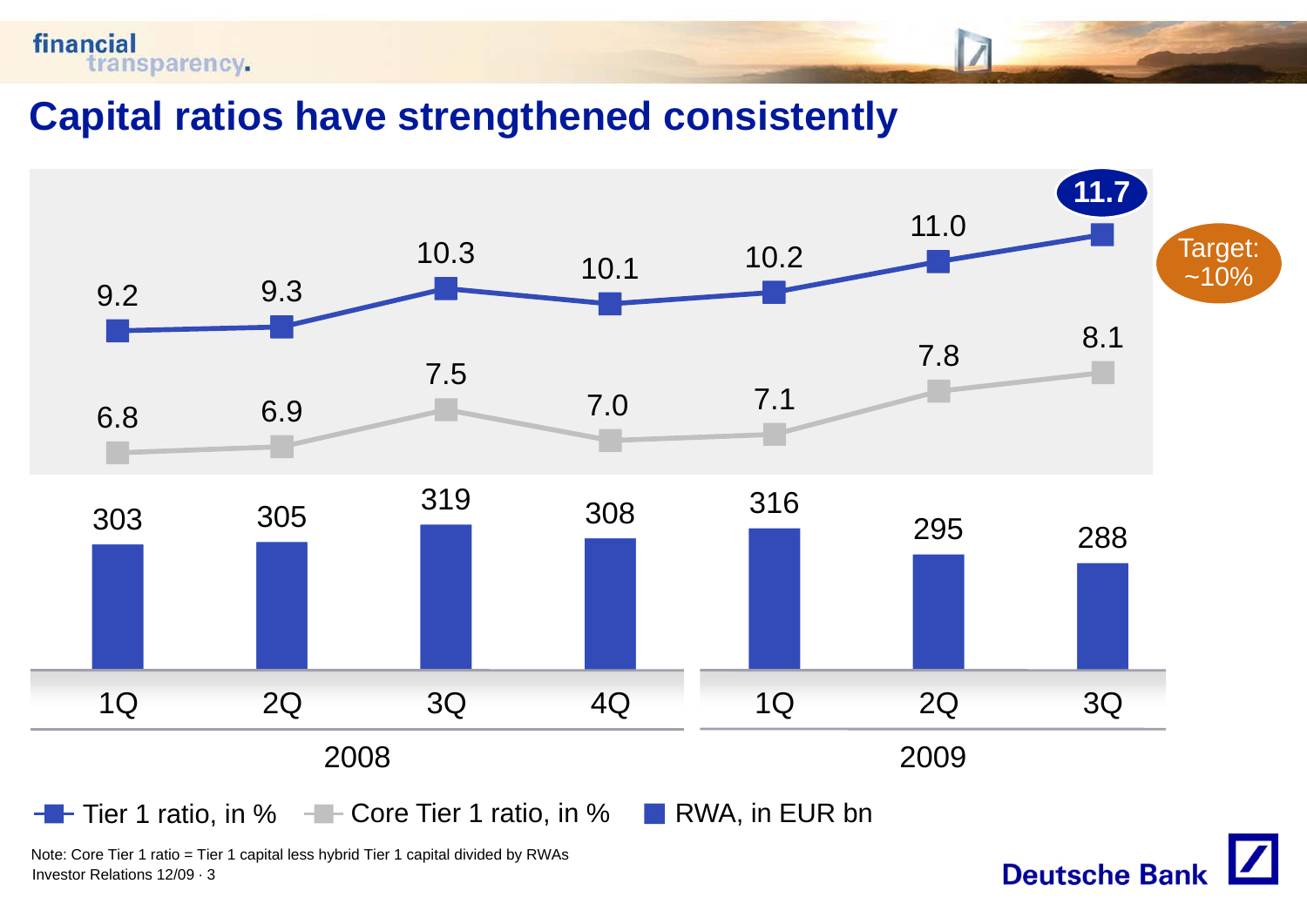

(1) Based on Basel I (2) As of 30 June 2009 (3) Crédit Agricole S.A. (4) Intesa San Paolo Source: Company data, Bloomberg Investor Relations 12/09 · 4

**Deutsche Bank**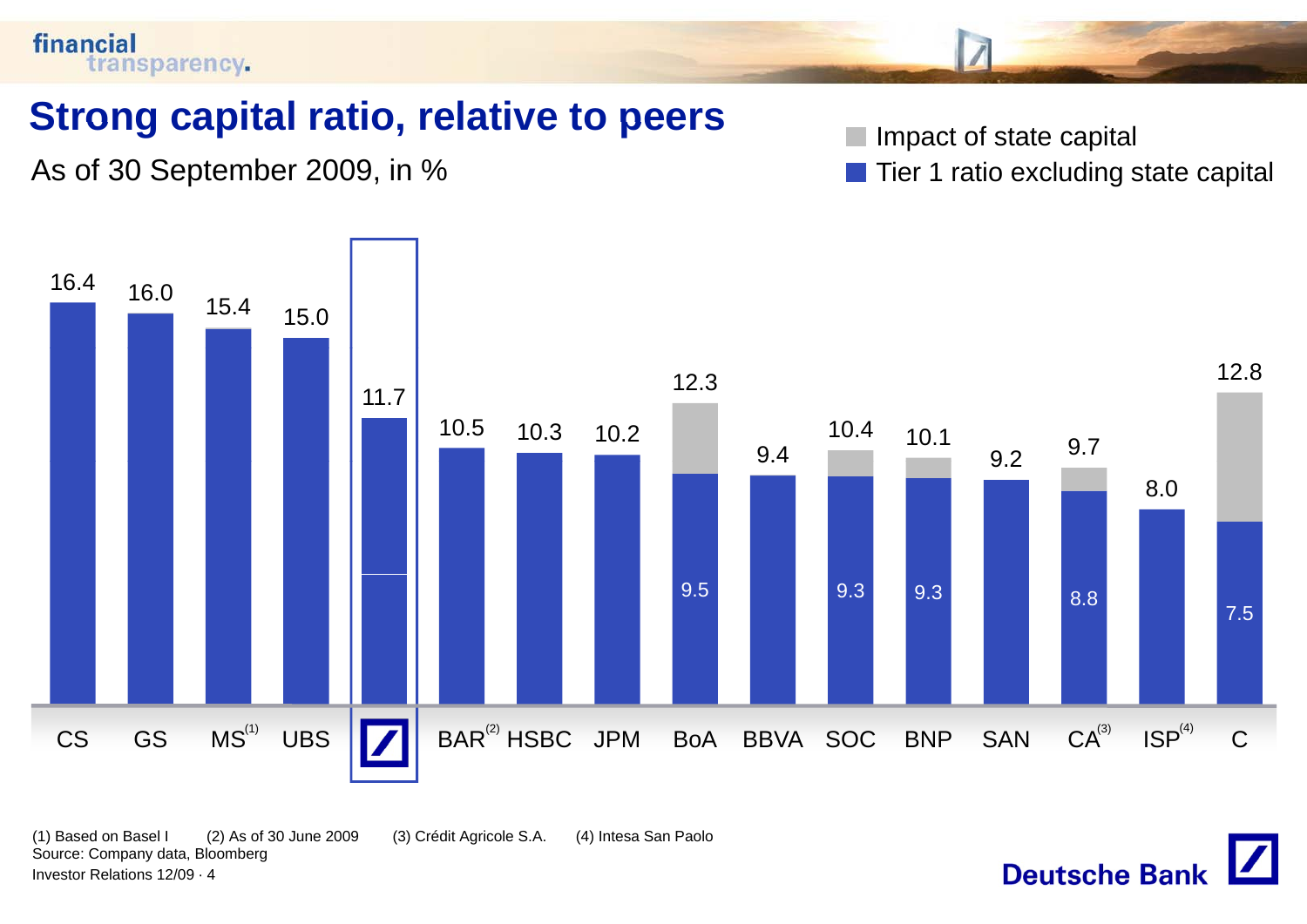**–**

### **Capital demand and supply**

#### **Capital demand**

- **Regulatory impact on RWAs** 
	- − ~EUR 50 bn market risk (Basel II)
	- − New Basel II rules will become effective by 1 Jan 2011
- **Organic growth**
- **Dividend**
- Rating migration

#### **Acquisitions**

#### **Capital supply**

**Retained earnings** 

**+**

- Asset reduction initiative
- − Continue to reduce legacy and Level 3 assets
	- Other de-risking efforts / RWA optimization
	- Central counterparty clearing

**Potential capital issuance for acquisitions** 

**Deutsche Ban** 

**Tier 1 ratio target <sup>&</sup>gt; 10% by end Dec 2011 re -affirmed** \_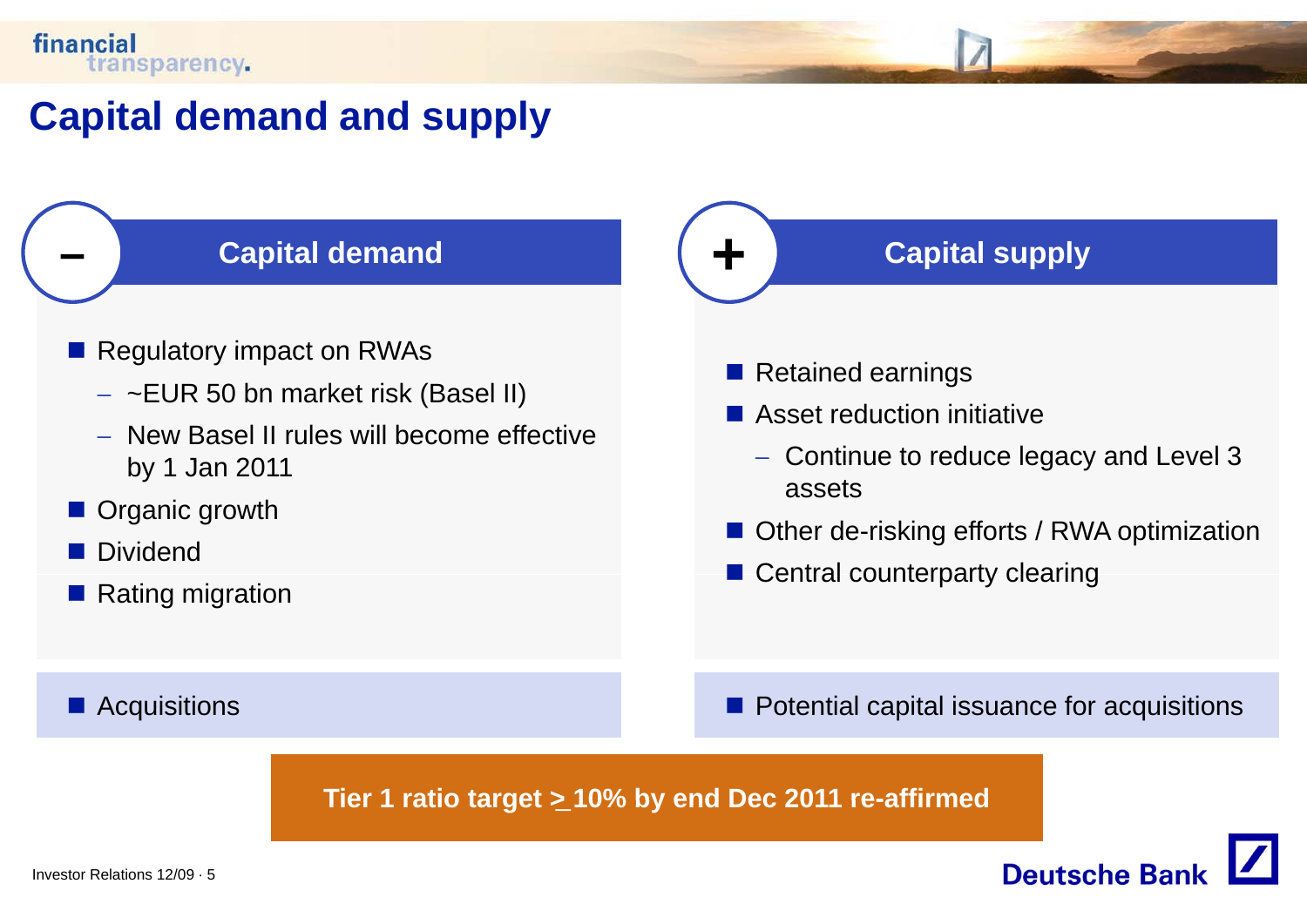

### **Significant balance sheet reduction reduction**

Balance sheet, in EUR bn



(1) For 30 June 2008 incl. derivatives netting of EUR 498 bn, pending settlements netting of EUR 92 bn and repo netting of EUR 62 bn, does not reflect revised application of U.S. GAAP nettings; for 30 September 2009 incl. derivatives netting of EUR 617 bn, pending settlements netting of EUR 122 bn and repo netting of EUR 5 bn

**Deutsche Bank** 

(2) Total assets based on U.S. GAAP 'pro-forma' divided by total equity per target definition

Note: Figures may not add up due to rounding differences

Investor Relations 12/09 · 6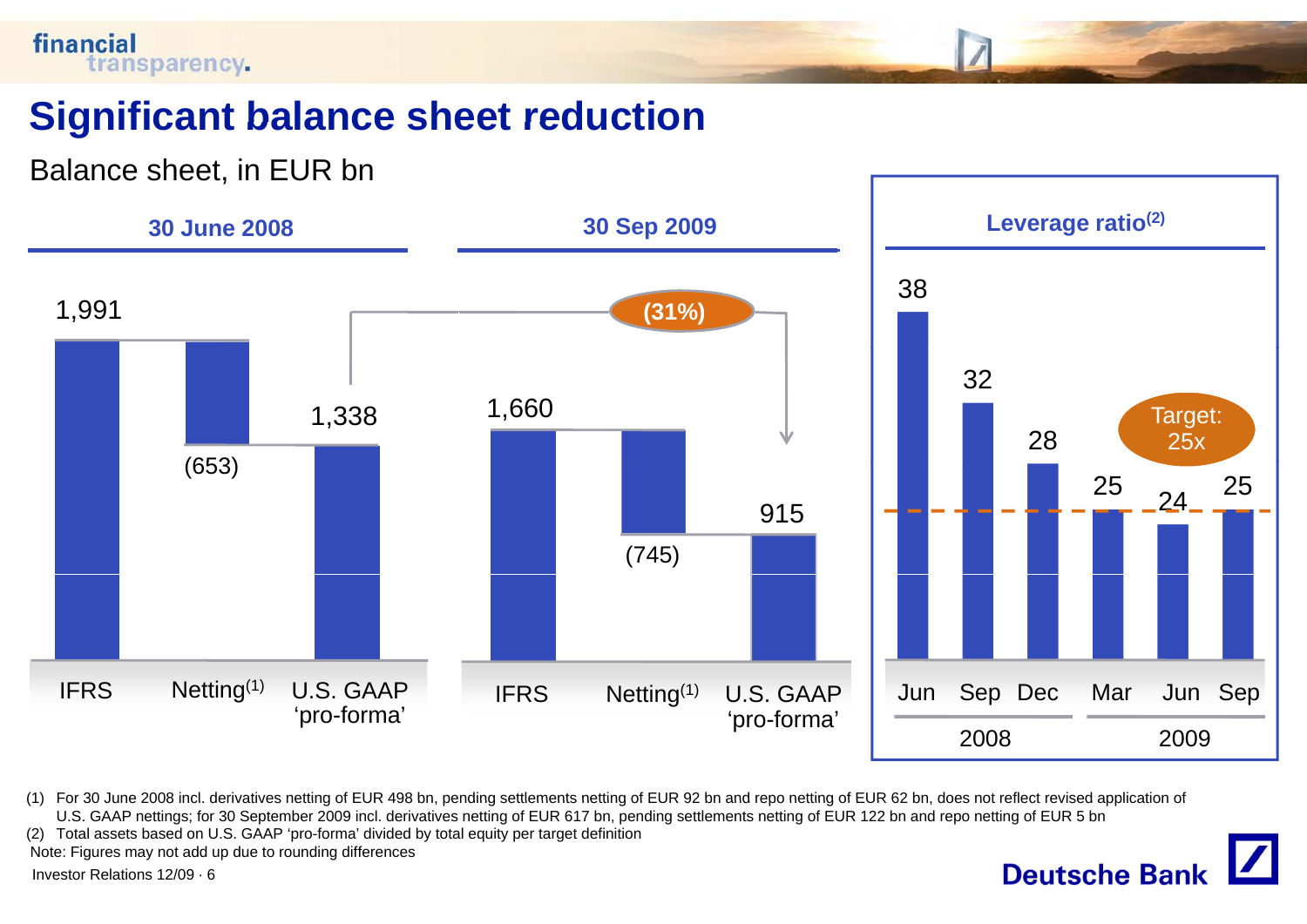

## **A solid high solid, high-quality funding base quality**

In EUR bn



#### Unsecured funding Liquidity position

- Cash and liquidity reserves exceed short-term wholesale funding of EUR 76 bn
- **DB** proactively reduced wholesale borrowing sharply early in the crisis and well ahead of any regulatory initiatives
- Our liquidity management is rated A by Moody's (best possible score)



Note: Figures may not add up due to rounding differences Investor Relations 12/09 · 7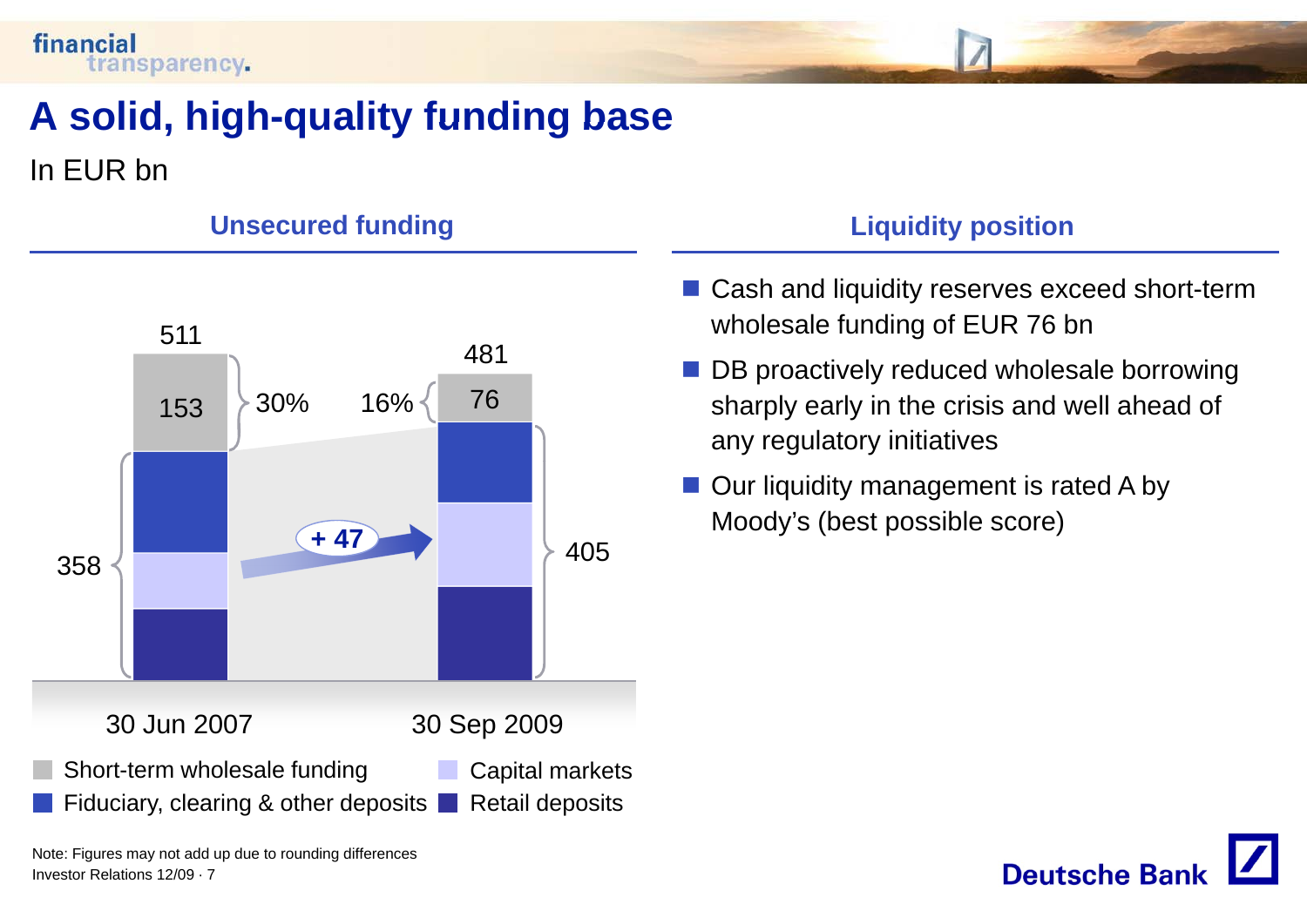

Note: Loan amounts are gross of allowances for loan losses; figures may not add up due to rounding differences Investor Relations 12/09 · 8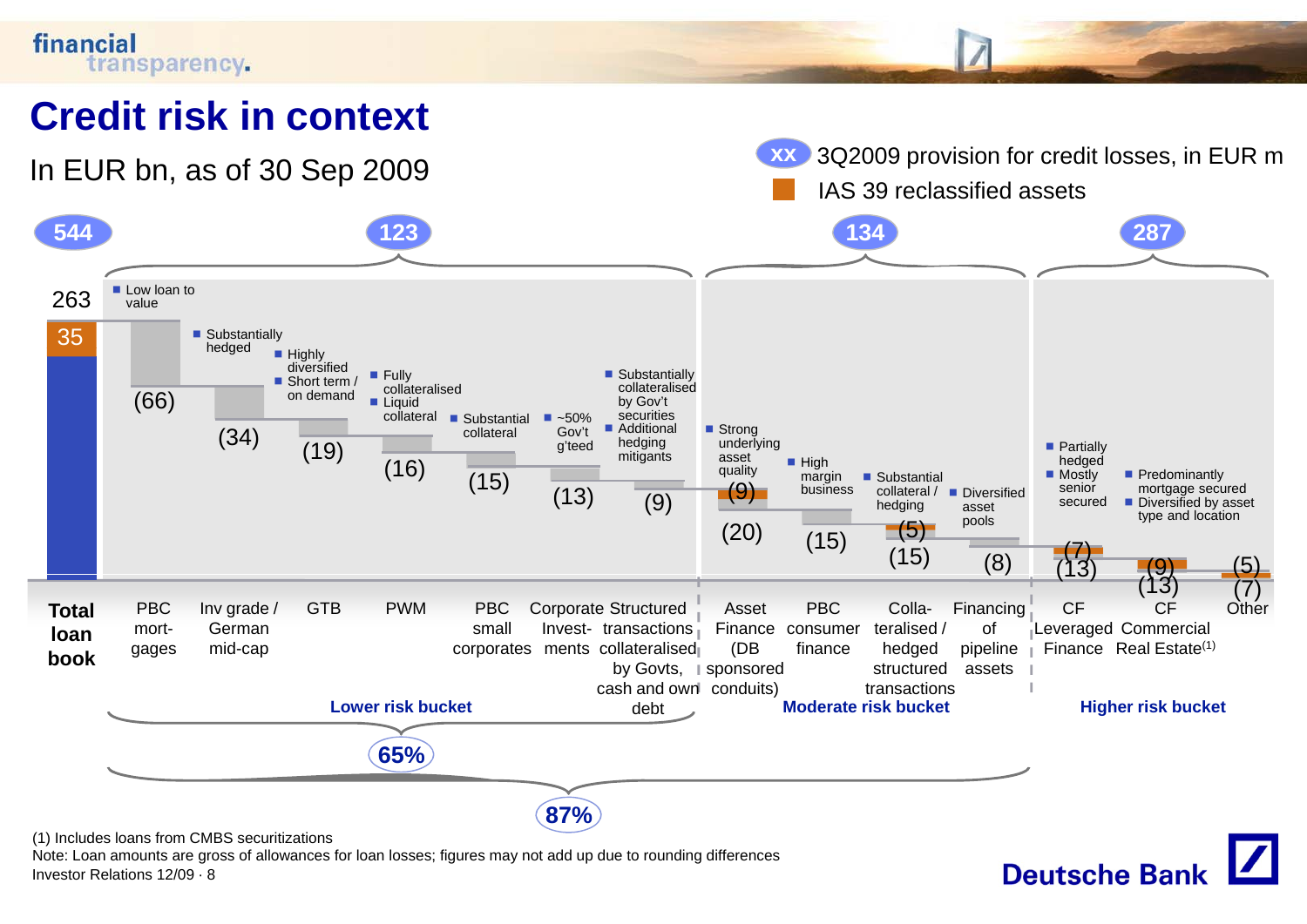

#### **Loan book is performing relatively well**

Loan loss ratio<sup>(1)</sup>, 9M2009 annualised, in bps



Investor Relations 12/09 · 9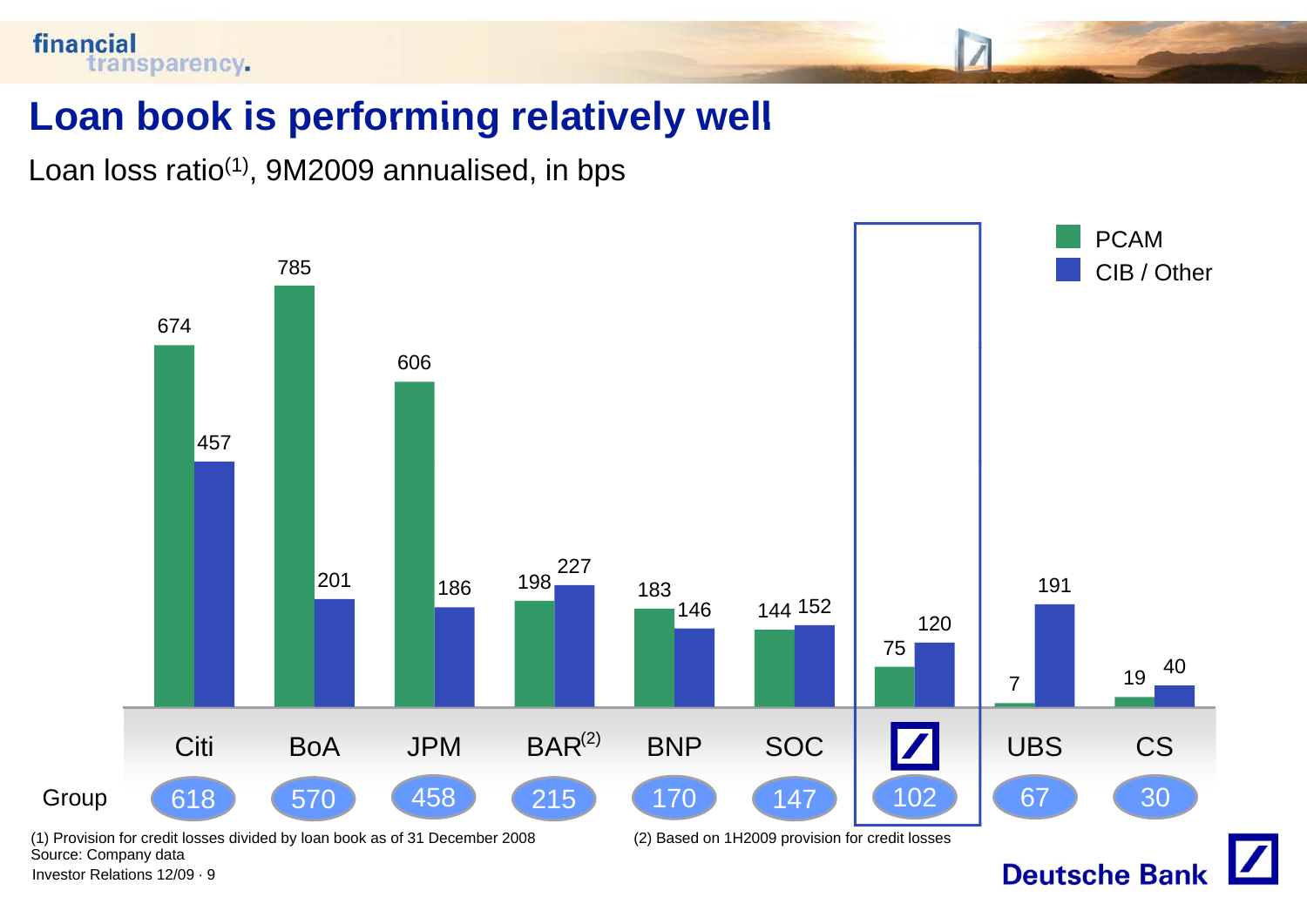

#### **Summary: Well prepared for <sup>a</sup> changing landscape**

|                                     |                                                                                                                     | <b>30 Sep</b><br>2008 | 30 Sep<br>2009 |
|-------------------------------------|---------------------------------------------------------------------------------------------------------------------|-----------------------|----------------|
|                                     | Income before income taxes (YTD, in EUR bn)                                                                         | 0.5                   | 4.4            |
| <b>Profitability</b>                | Net income (YTD, in EUR bn)                                                                                         | 0.9                   | 3.6            |
|                                     | Pre-tax RoE (YTD, target definition) $(1)$                                                                          | (3)%                  | <b>18%</b>     |
|                                     | Tier 1 capital ratio                                                                                                | 10.3%                 | 11.7%          |
| <b>Capital</b><br>strength          | Core Tier 1 capital ratio                                                                                           | 7.5%                  | 8.1%           |
|                                     | Tier 1 capital (in EUR bn)                                                                                          | 32.8                  | 33.7           |
|                                     | Total assets (U.S. GAAP 'pro-forma', in EUR bn)                                                                     | 1,318                 | 915            |
| <b>Leverage</b><br><b>reduction</b> | Leverage ratio (target definition) $(2)$                                                                            | 32x                   | 25x            |
|                                     | (1) Based on average active equity; pre-tax RoE reported and annualised per Jan-Sep 2008: 2%, per Jan-Sep 2009: 17% |                       |                |

(2) Total assets based on U.S. GAAP 'pro-forma' divided by total equity per target definition Investor Relations 12/09 · 10

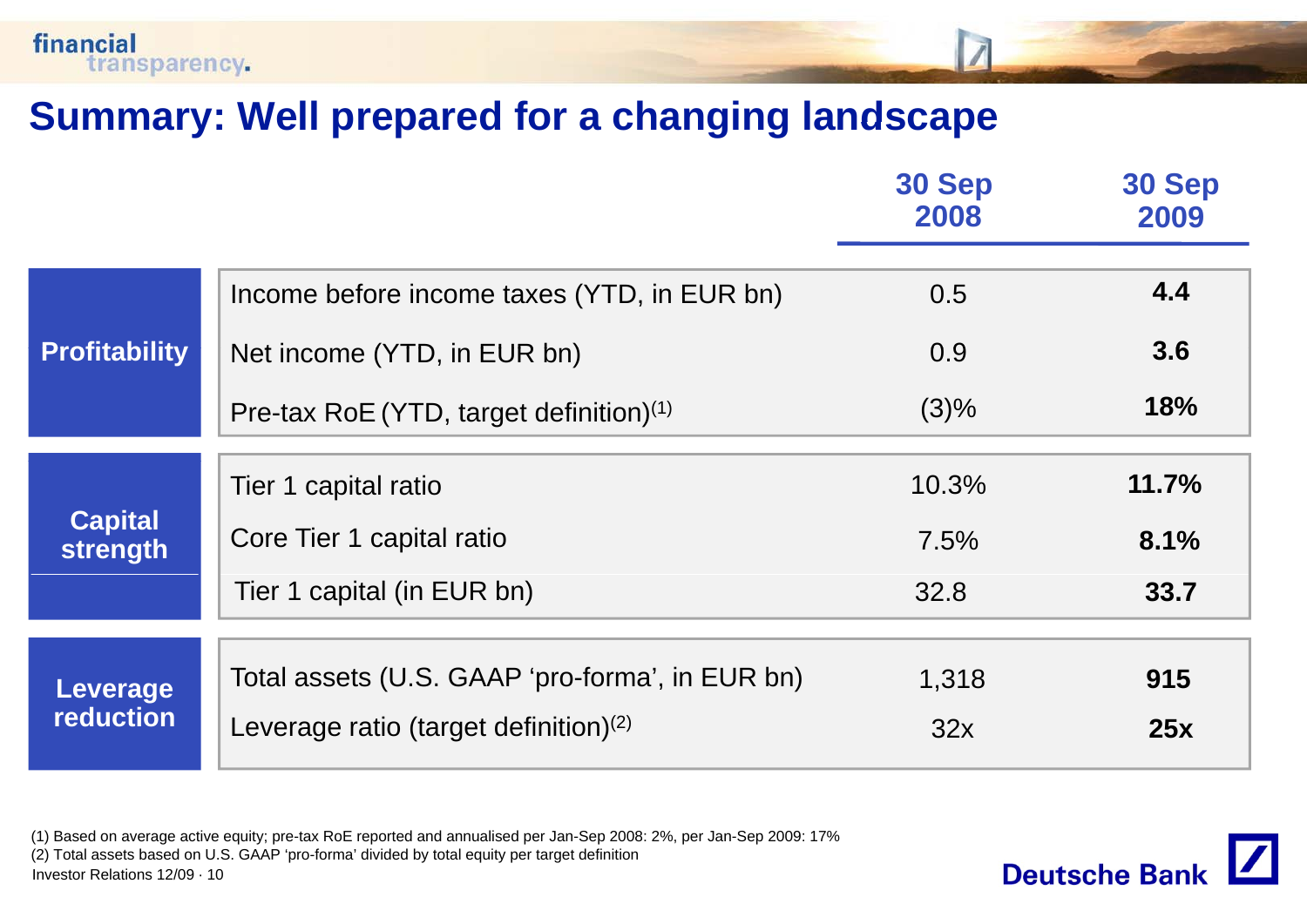

## **Agenda**

|   | 1   Well prepared for a changing landscape               |
|---|----------------------------------------------------------|
|   | Investment banking: Recalibrated for the post-crisis era |
| 3 | Non-investment banking businesses: Geared to upside      |
|   | 4 Acquisition of Sal. Oppenheim                          |

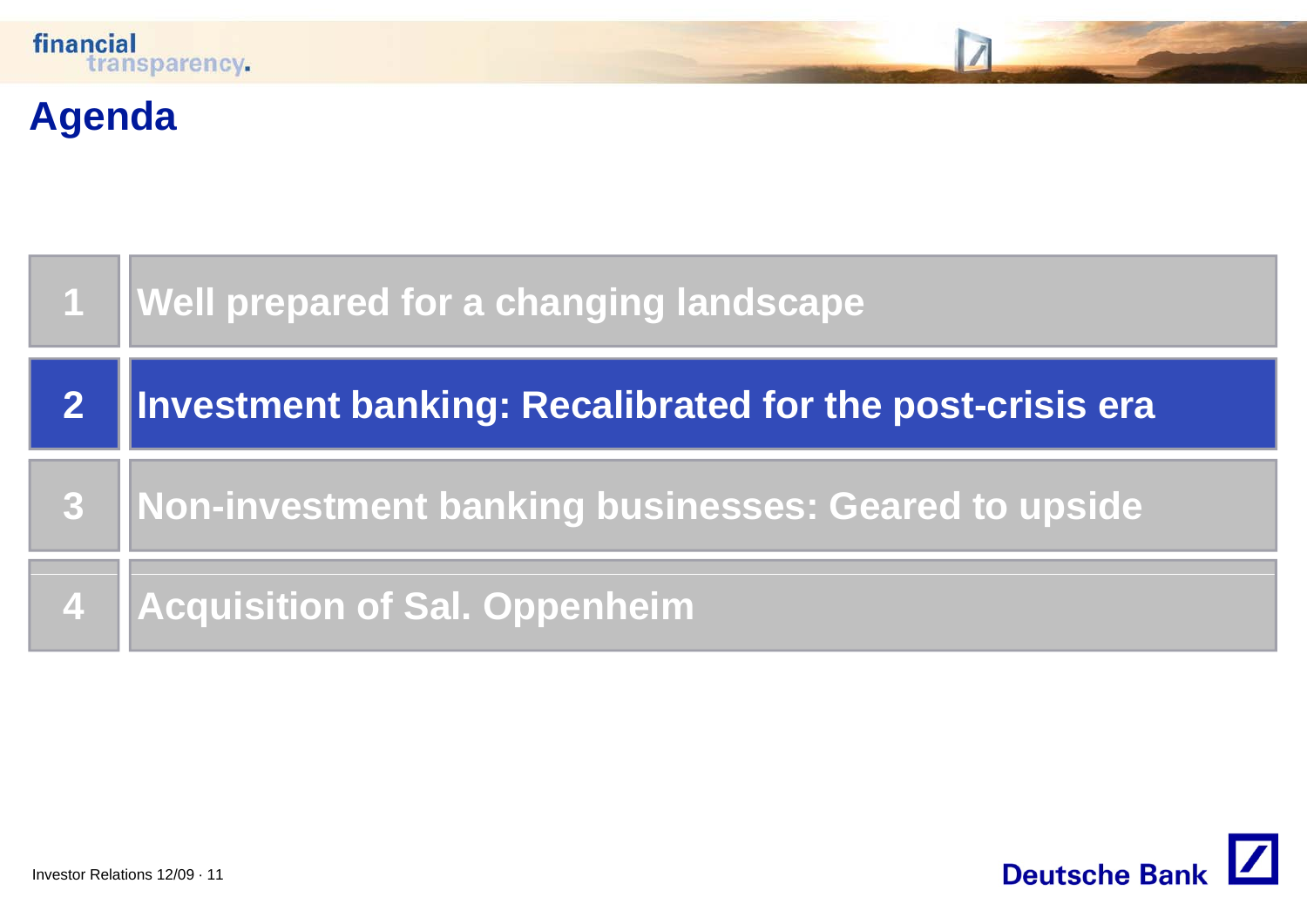financial transparency.

### **Successful recalibration of <sup>a</sup> diversified platform**



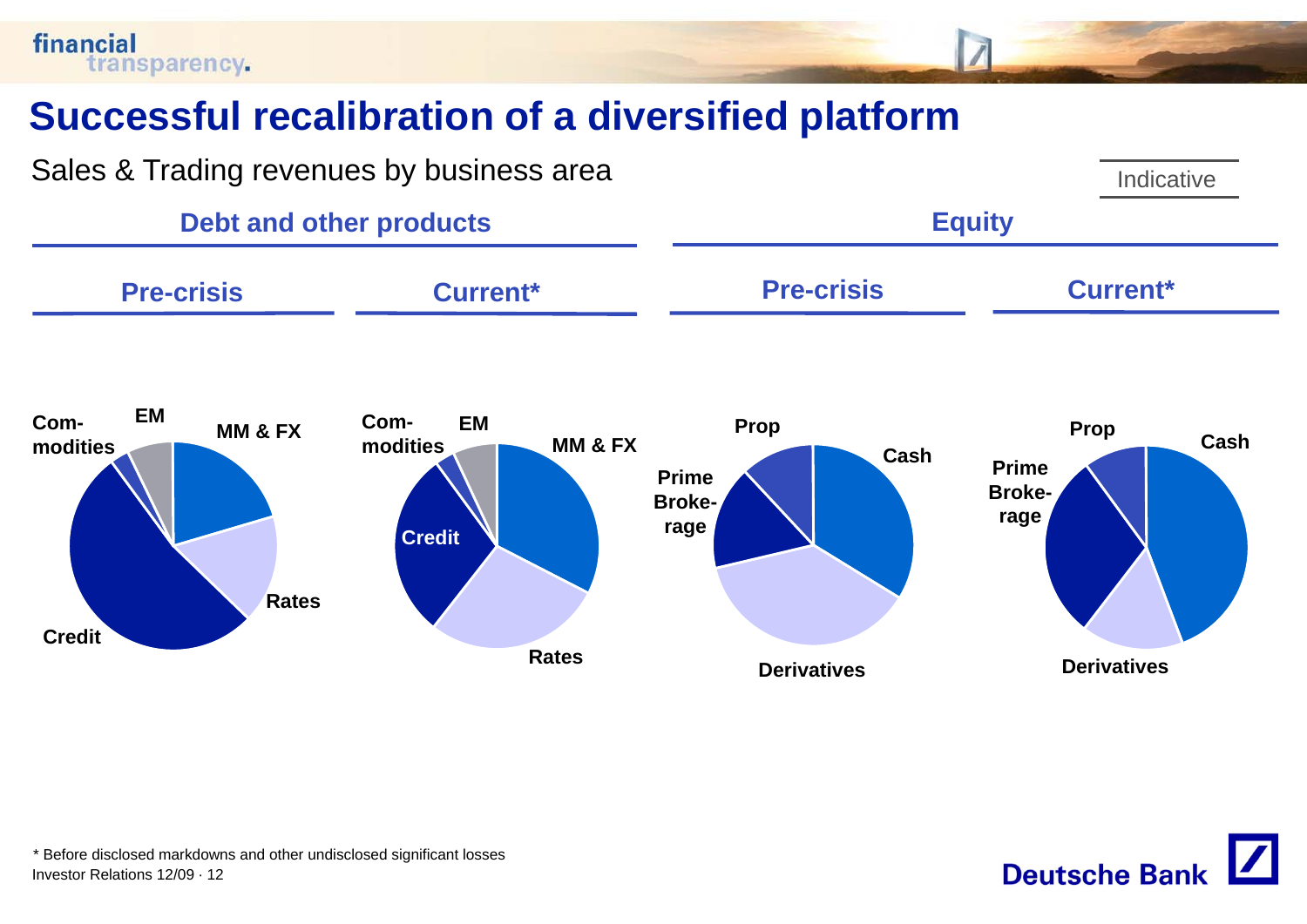

January – September, in EUR bn

financial



(1) Includes charges related to Ocala Funding LLC of approx. EUR 350 m Note: 2004-2005 based on U.S. GAAP and on structure as of 2006, 2006 onwards based on IFRS and on latest structure Investor Relations 12/09 · 13

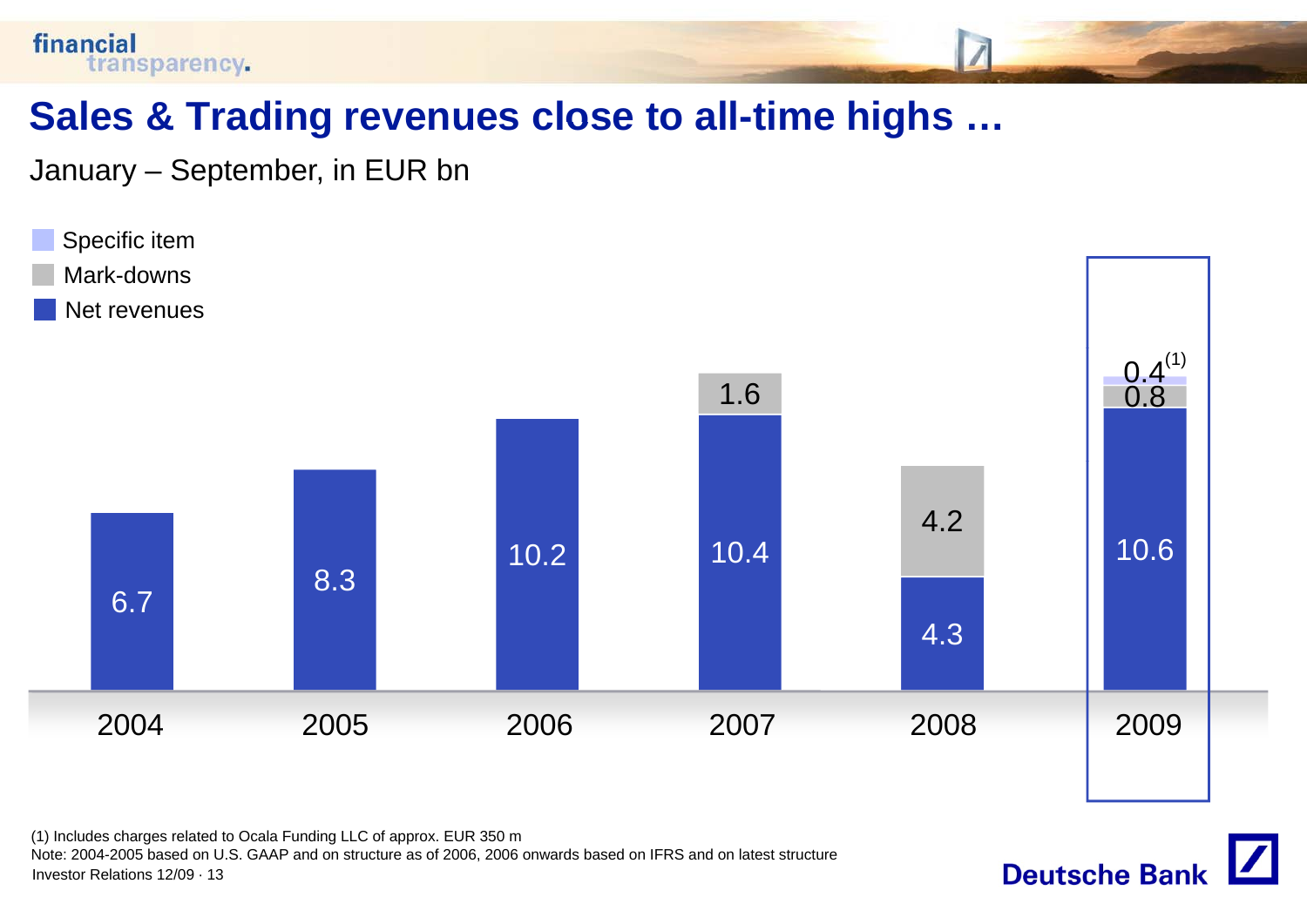### **… but with improved asset efficiency and lower risk with**

Global Markets, indexed, 2005 / Oct 2008 = 100%



(1) Based on Sales & Trading revenues adjusted for previously communicated mark-downs (2007: EUR 1.6 bn, 2008: EUR 5.8 bn, Jan-Sep 2009: EUR 0.8 bn) and the counterbalancing effect from policyholder benefits & claims related to our investment in Abbey Life, divided by Global Markets assets; revenues annualised for Jan-Sep 2009 Note: 2005 revenues and 2005 / 2006 assets based on U.S. GAAP, revenues onwards based on IFRS, assets onwards based on U.S. GAAP 'pro-forma'; using unadjusted S&T revenues and IFRS assets, the indexed revenue to assets ratio would have been 90 for 2007, (3) for 2008 and 124 for 30 Sep 2009, and the indexed assets would have been 135 for 2007, 151 for 2008 and 108 for 30 Sep 2009

Investor Relations 12/09 · 14

#### **Deutsche Bank**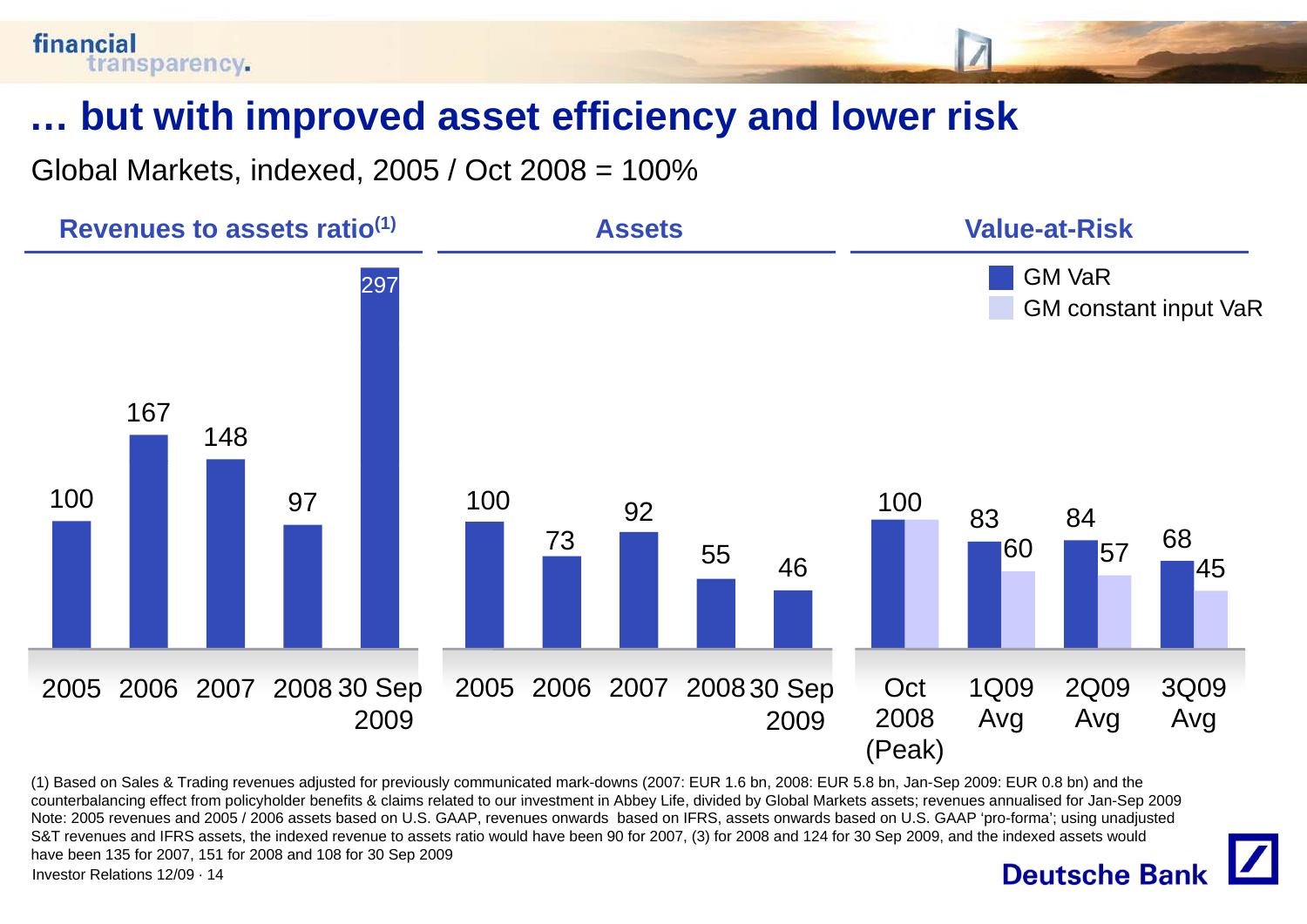



Source: Greenwich Associates, Euromoney, Autex \* U.S. Equities rank and market share is for 2006 Investor Relations 12/09 · 15

financial

transparency.





**Deutsche Bank**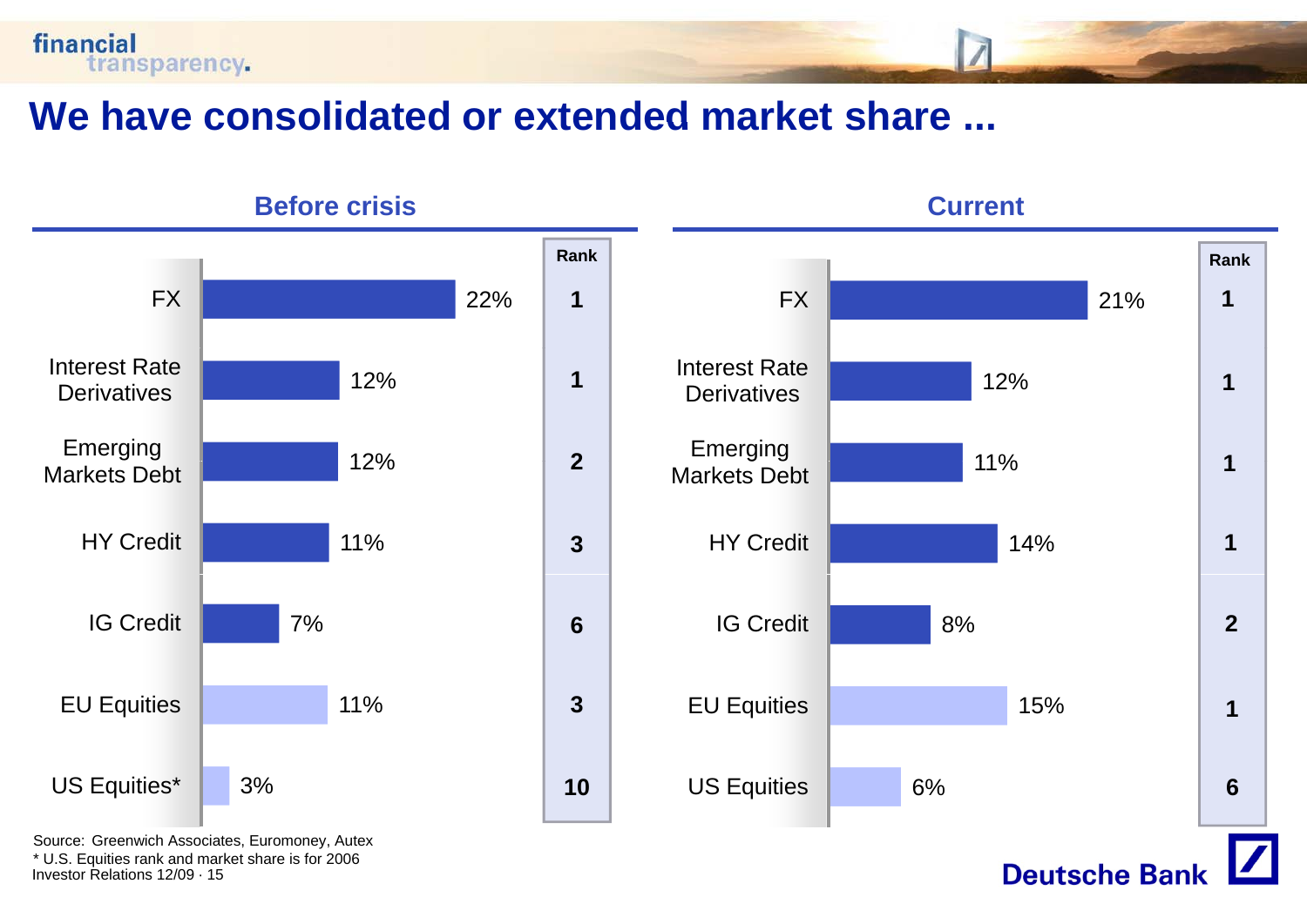## **… with significant gains in the critical U S market U.S.**





treasurers and assistant treasurers in companies in the U.S. Average is for banks displayed only Investor Relations 12/09 · 16

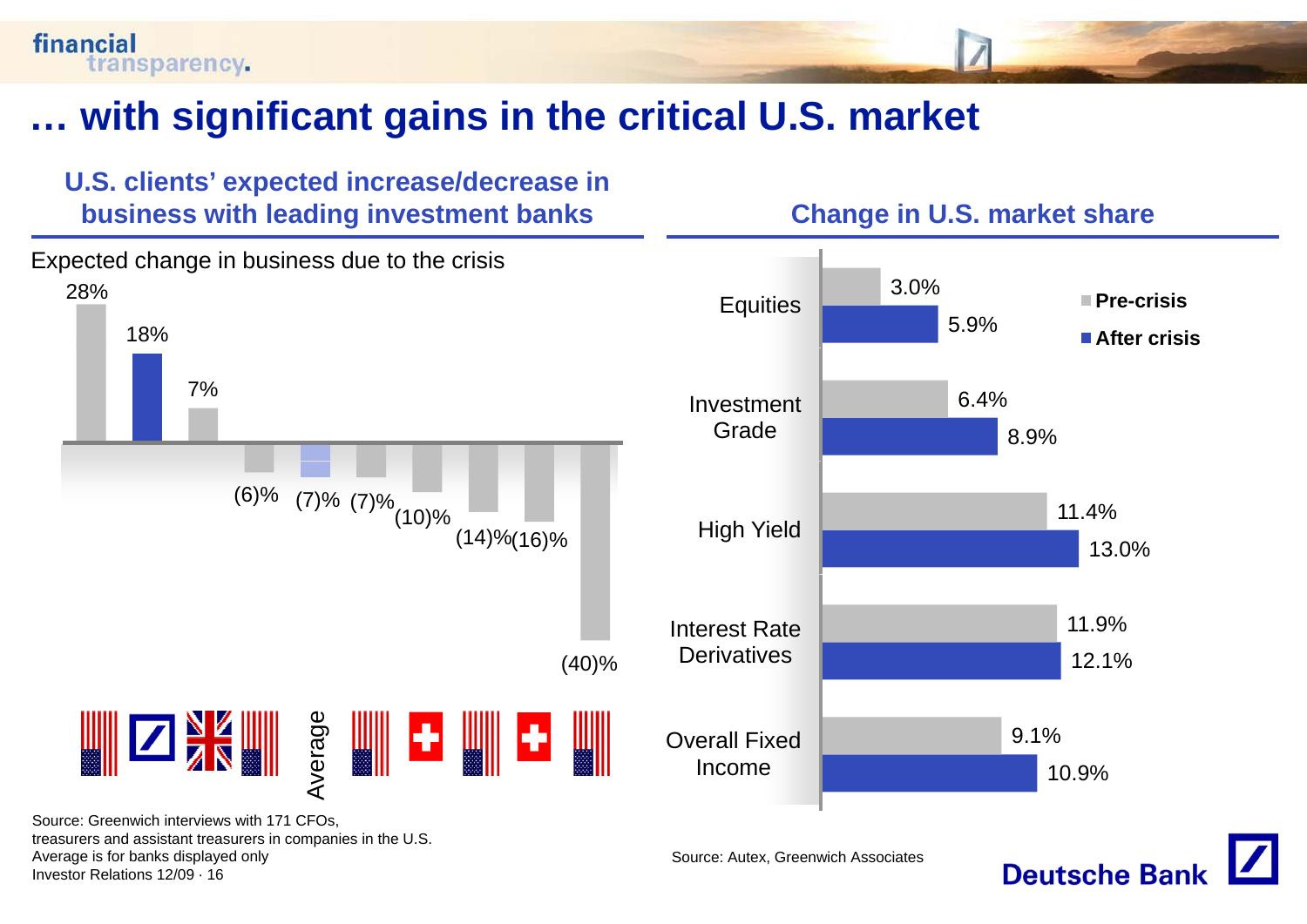## **Agenda**

|   | <b>Well prepared for a changing landscape</b>               |
|---|-------------------------------------------------------------|
|   | 2  Investment banking: Recalibrated for the post-crisis era |
|   |                                                             |
| 3 | Non-investment banking businesses: Geared to upside         |

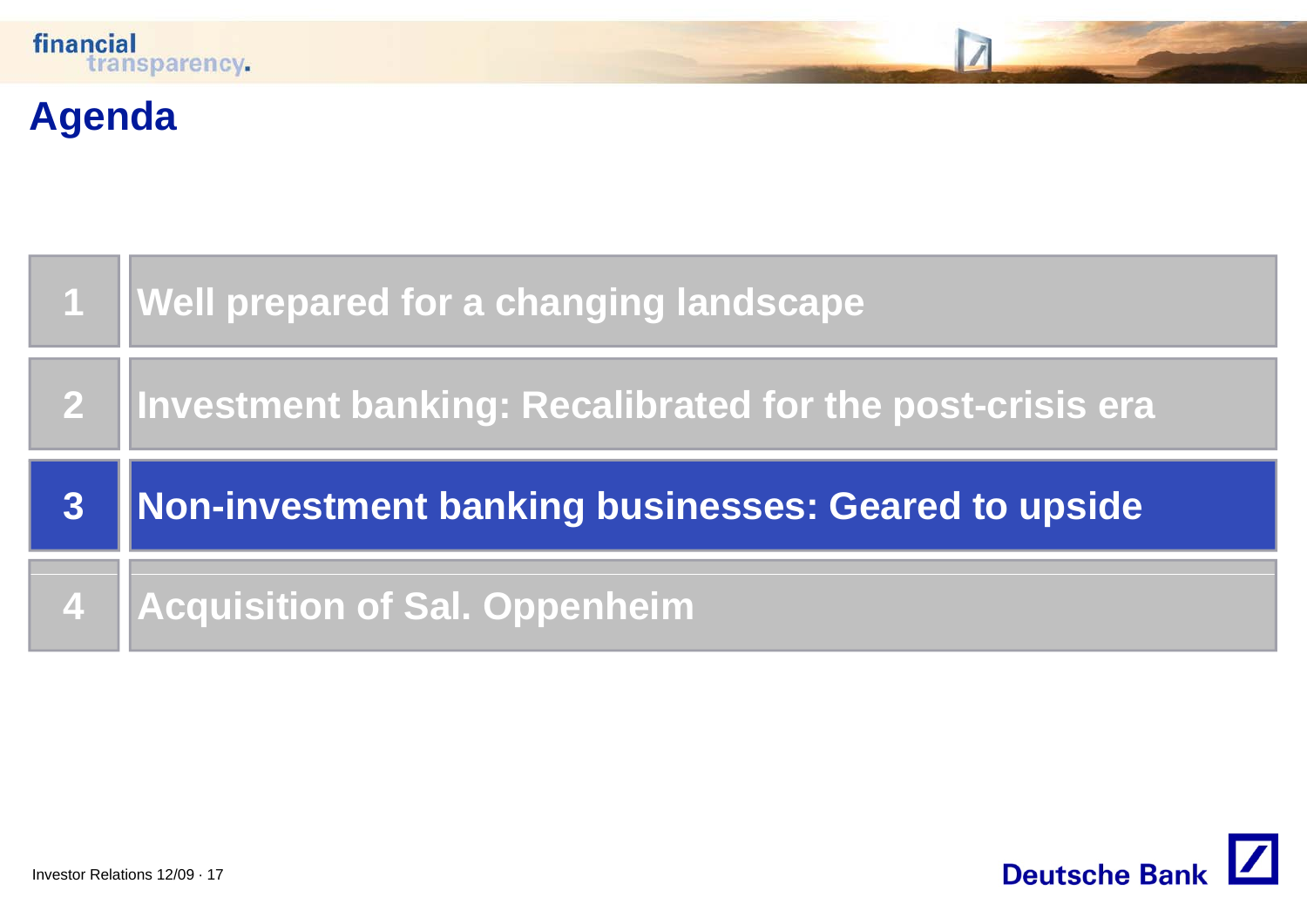In EUR m

#### **GTB: Current environment impacts revenues revenues …**

#### **GTB, Income before income taxes Key features**

## 250283 281 <sup>291</sup> 221181 <sup>194</sup> 1Q 2Q 3Q 4Q 2008 2009 1Q 2Q 3Q

#### **Revenues**

- Continued impact of weak corporate environment
- Negative effect from constant low interest rates across all products and regions
- **Trade Finance:** Continued strong top-line performance despite low trade volumes
- **E** Cash Management: New business pipeline remains robust
- **Trust & Securities Services:** Positive momentum in issuer servicing
- **Positive impact from risk-based funding**

#### **Expenses**

- $\blacksquare$  Continued investments in platform infrastructure
- Maintained tight cost discipline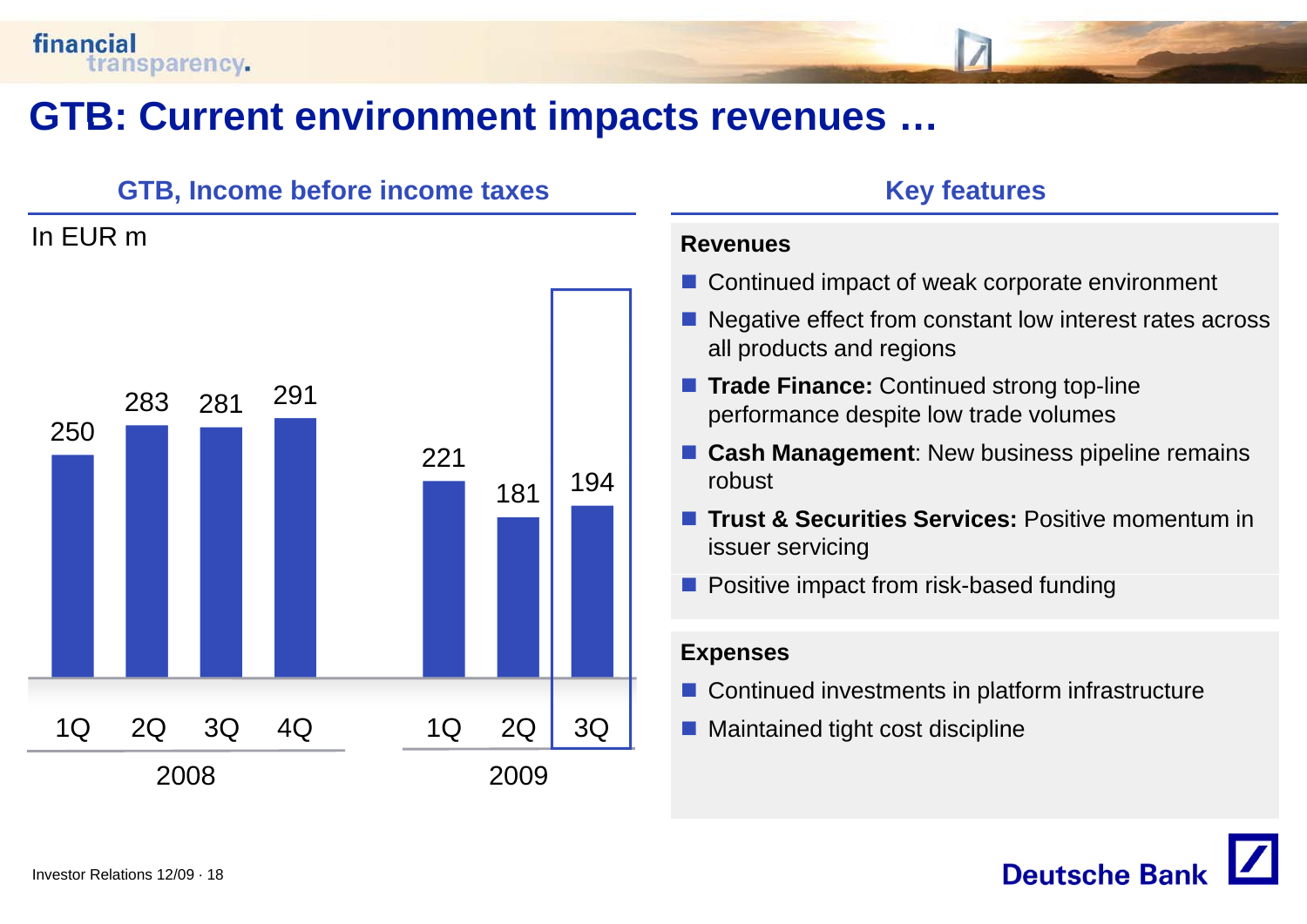#### financial transparency.

#### **… but upside potential exists**





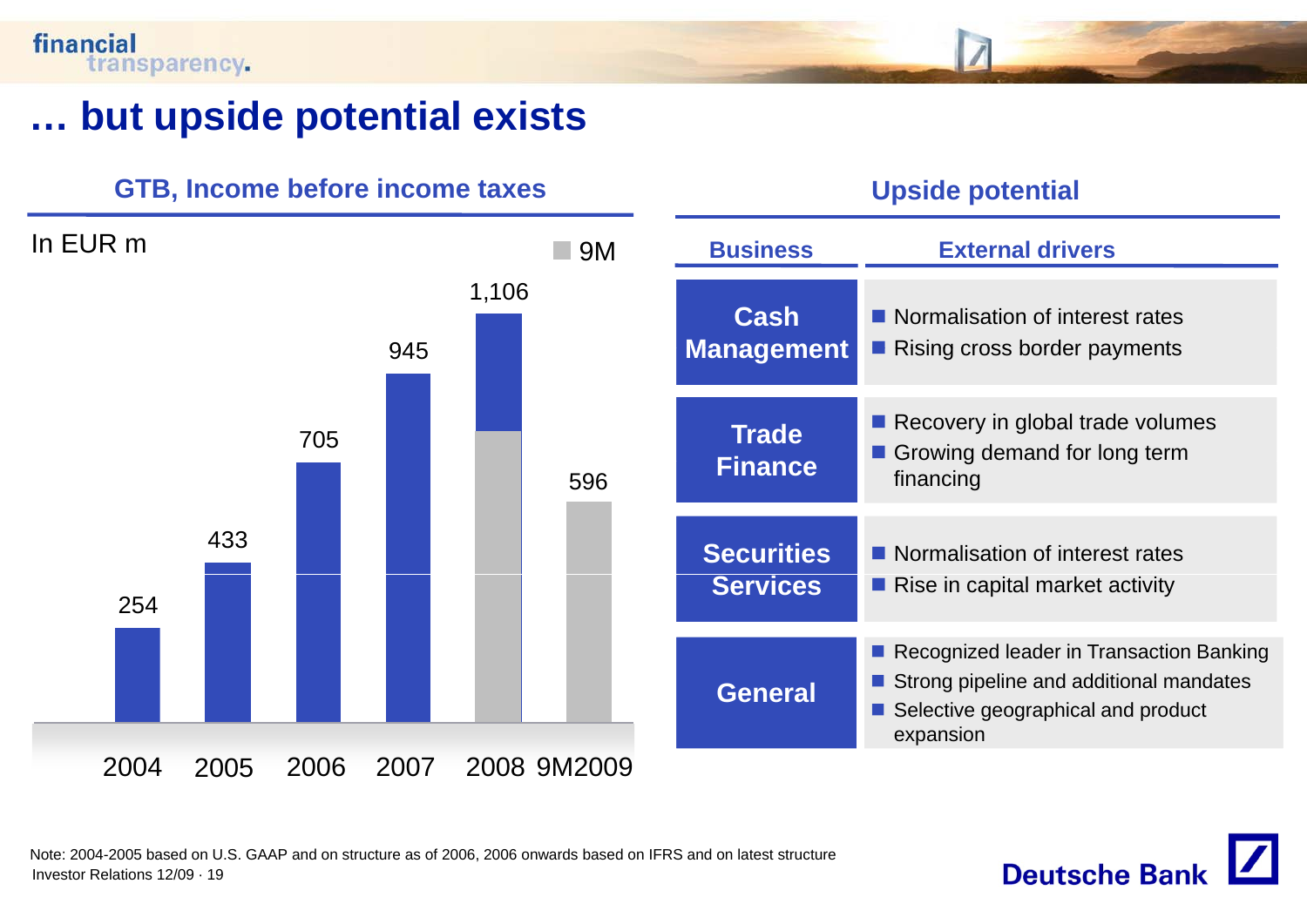

### **AWM: Recovery in the third quarter**



- **Lower specific charges**
- Retail revenues and performance fees boosted by tightening spreads
- **Positive impact of repositioning / rightsizing**
- Net new money of EUR 5 bn

- Stable revenues despite ongoing margin pressure and low transaction volumes
- **Positive impact from risk-based funding**
- **Positive contribution from restructuring: Reduced** headcount and costs
- Net new money of EUR 5 bn

(1) Reflects RREEF impairments, MM fund injections, impairments on intangible assets, ARP/S settlement and severance Investor Relations 12/09 · 20

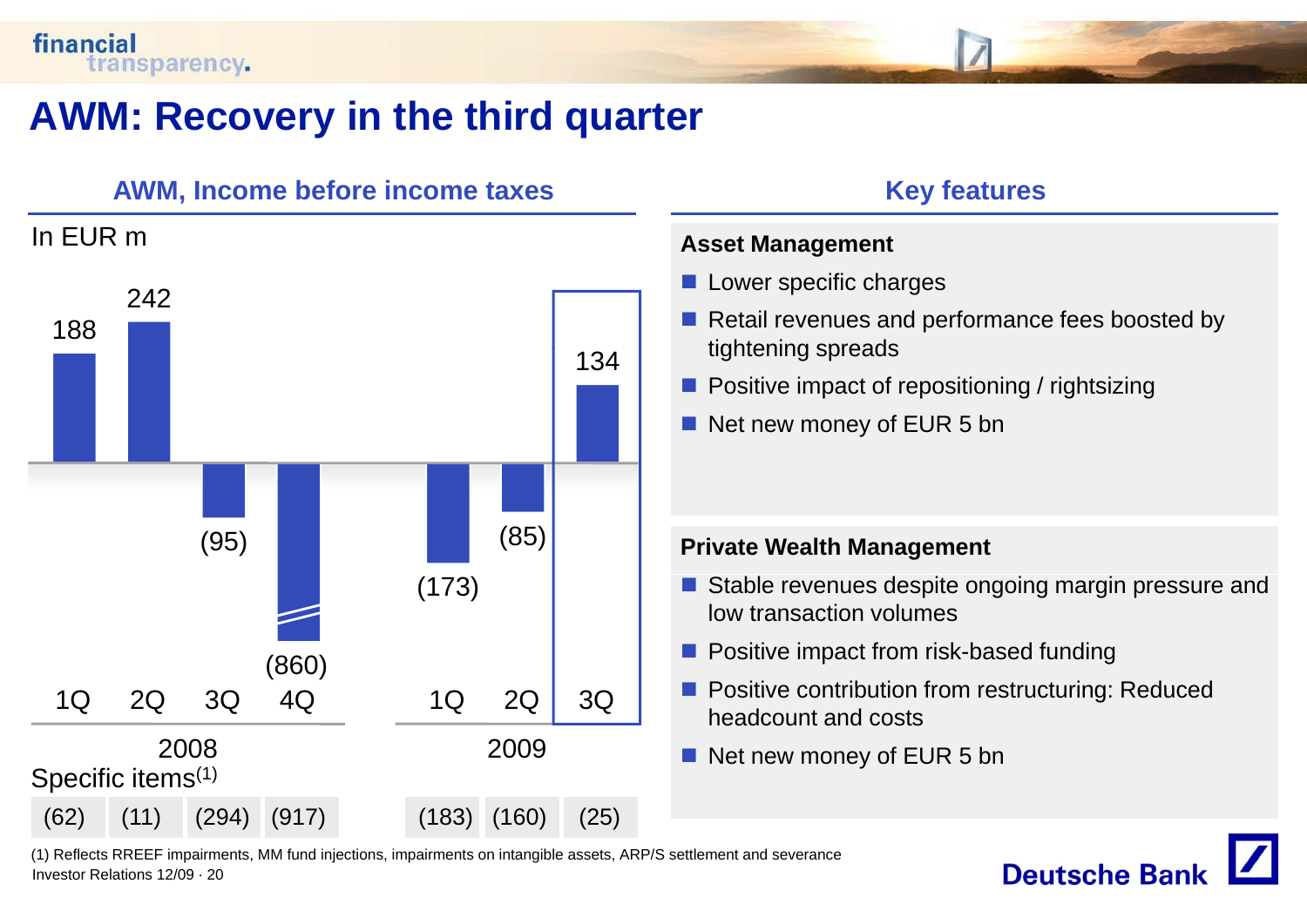



Investor Relations 12/09 · 21

financial

transparency.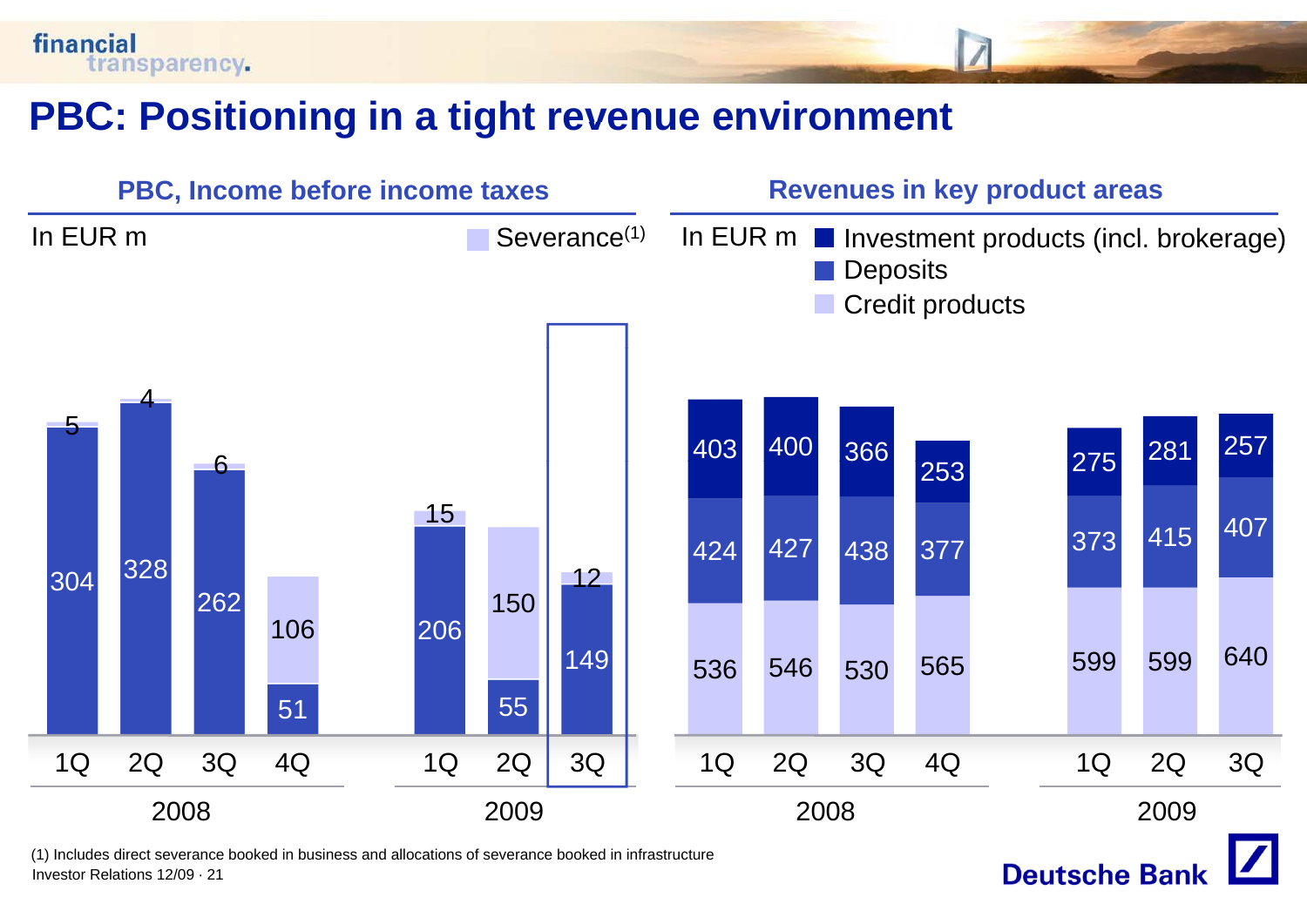

#### **Net new money inflows in the third quarter 2009**

In EUR bn

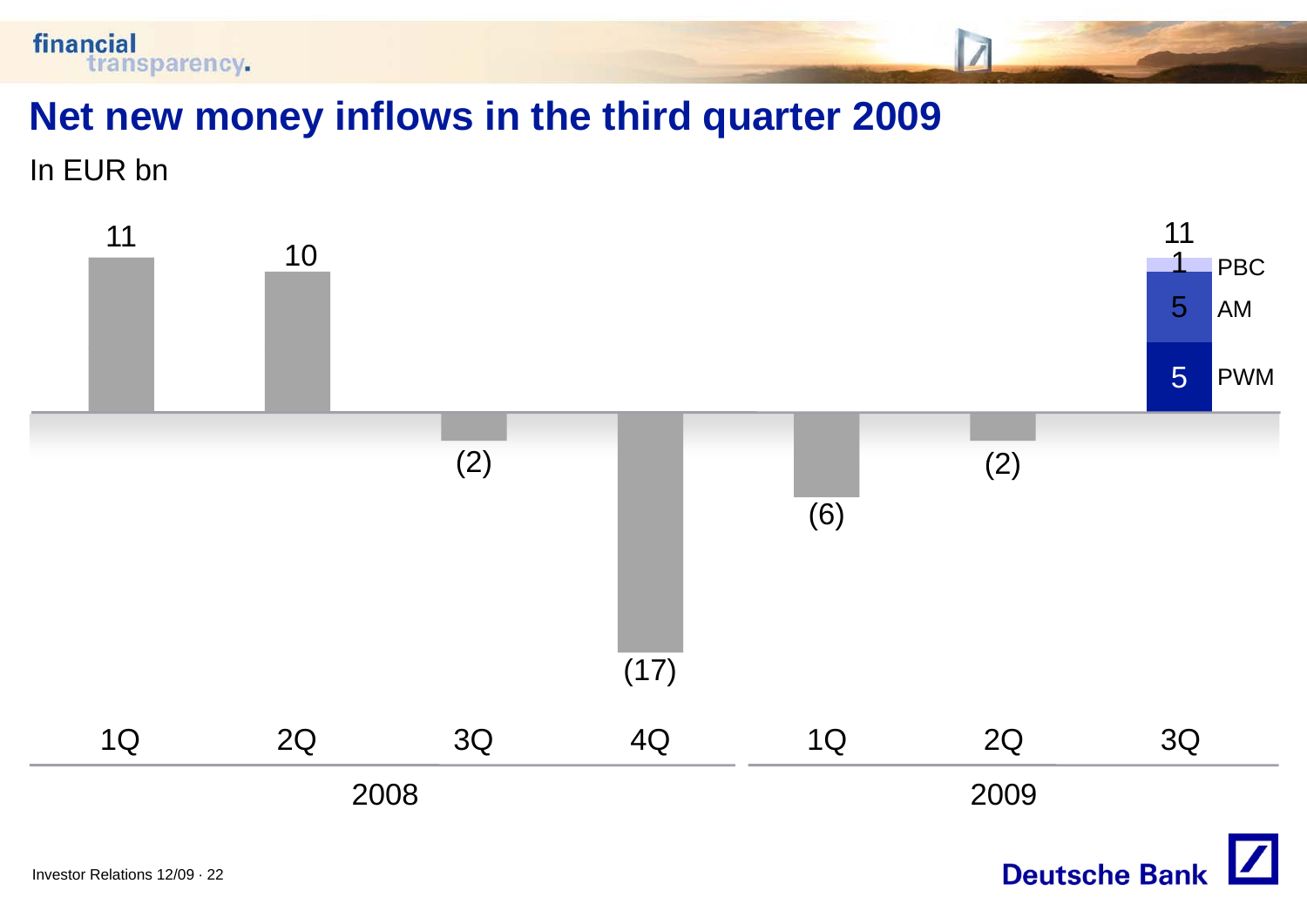## **Agenda**

|                         | 1   Well prepared for a changing landscape                 |
|-------------------------|------------------------------------------------------------|
|                         | 2 Investment banking: Recalibrated for the post-crisis era |
| 8                       | Non-investment banking businesses: Geared to upside        |
| $\overline{\mathbf{4}}$ | <b>Acquisition of Sal. Oppenheim</b>                       |

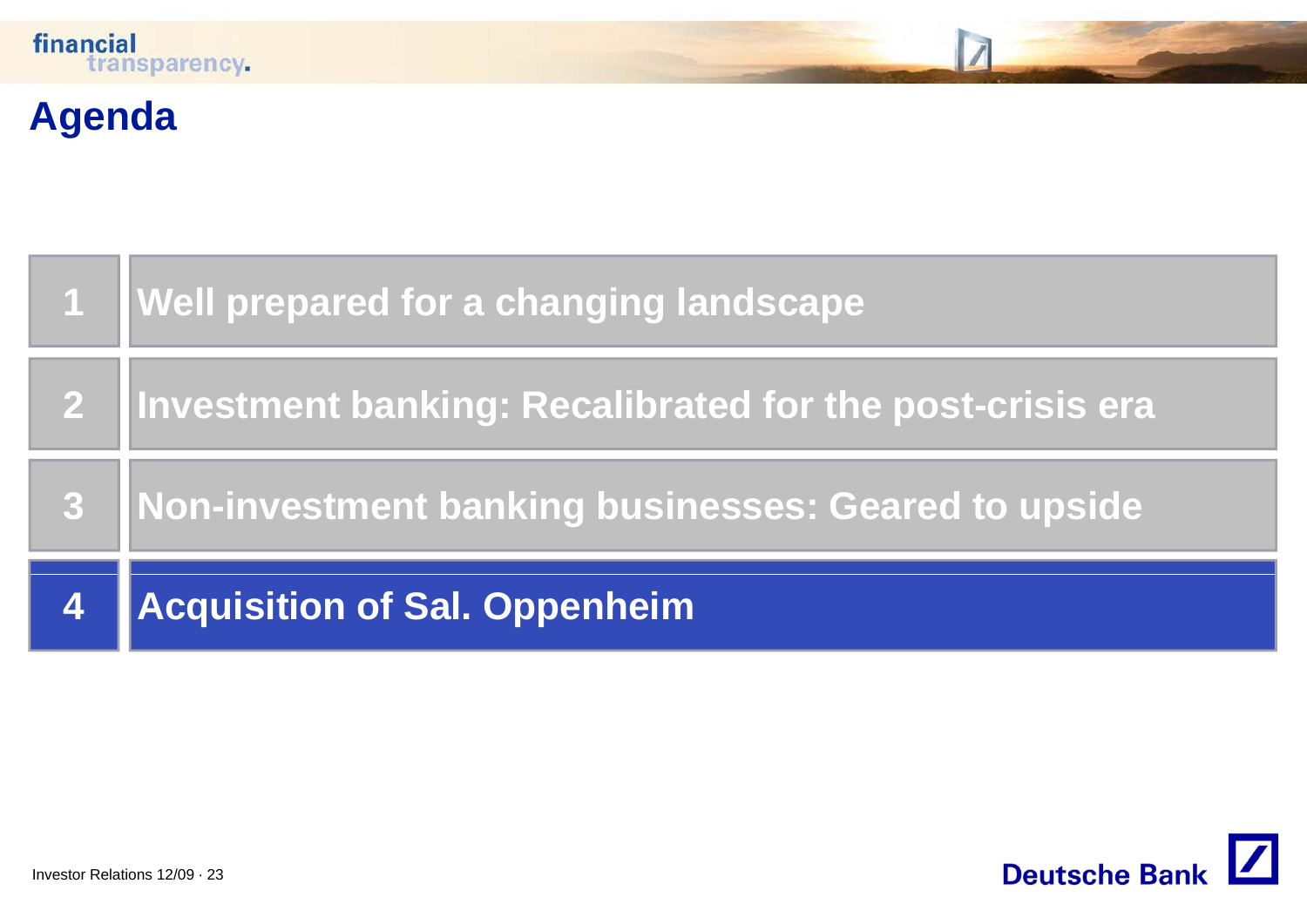### **A strategically and financially attractive transaction attractive**

financial

transparency.

**Transaction**■ Acquisition of 100% of Sal. Oppenheim S.C.A. for EUR 1.0 bn ■ Includes Sal. Oppenheim S.C.A., BHF Asset Servicing GmbH (BAS) and Sal. Oppenheim Private Equity Partners S.A. (SOPEP)  $\blacksquare$  Additional payment for pass-through entities of EUR 0.3 bn П Consideration may be paid in Deutsche Bank shares AuM of EUR 137 bn<sup>(1)</sup>, of which EUR 116 bn in Private Banking and Asset Management **Undisputed leadership in German private wealth management** ■ Step forward in UHNWI client and family office segment **Brand complementarity Benefits**П Synergy potential: - Costs- Revenues (cross-selling of Global Markets products) П Earnings diversification outside investment banking **Tier 1ca pital im pact p p** ■ Maximum 85 bps assuming payment in Deutsche Bank shares  $\blacksquare$  Will be reduced by IB carve-out and other asset sales



**Price / AuM 1.0%**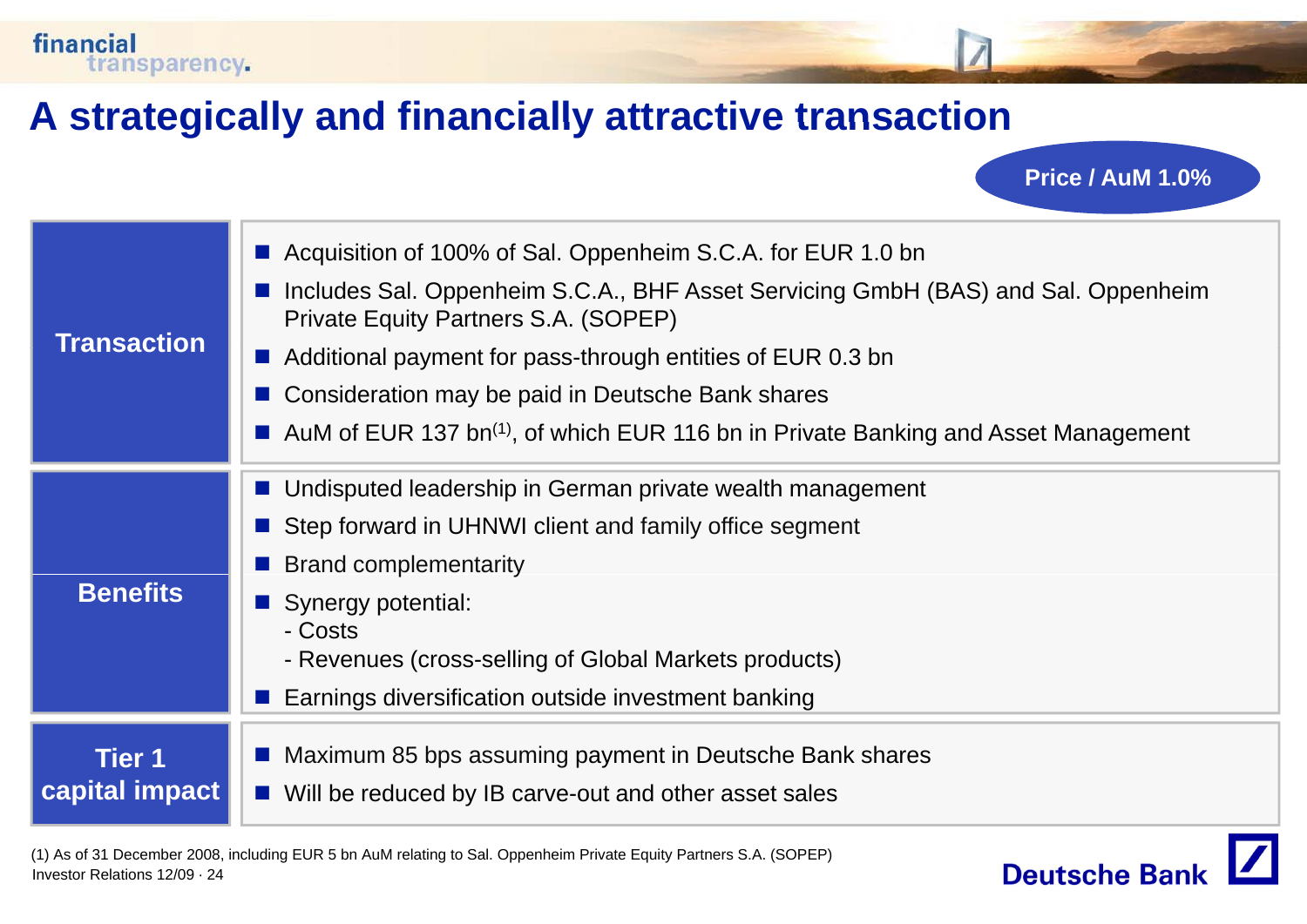

#### **A major step forward in private wealth management**



**Deutsche Bank** 

(1) Invested assets are defined as assets DB holds on behalf of customers for investment purposes and/or client assets that are managed by DB. DB manages invested assets on a discretionary or advisory basis, or these assets are deposited with DB

(2) Includes Dresdner Bank

(3) Includes Fortis

Source: Annual reports, McKinsey analysis

Investor Relations 12/09 · 25